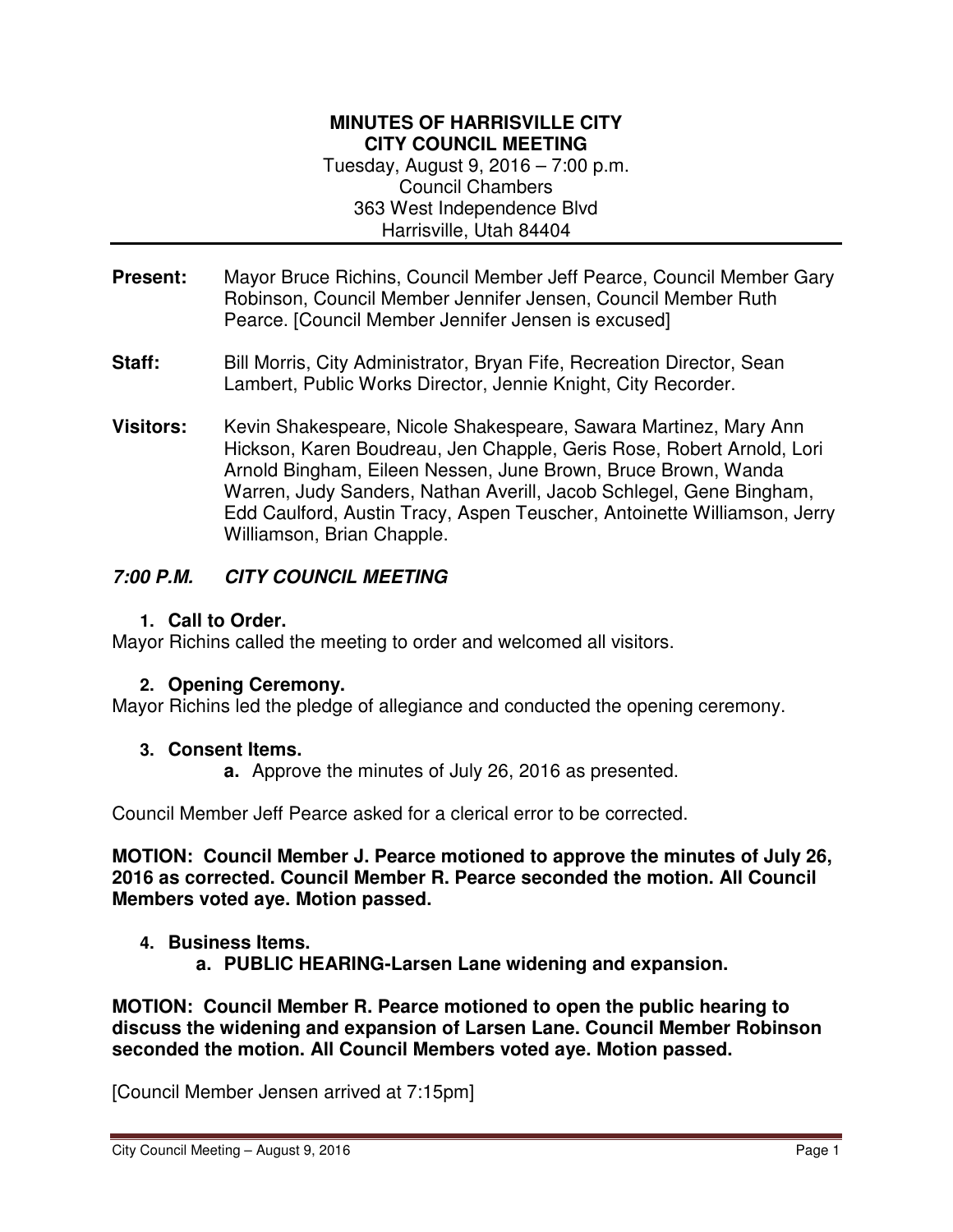Matt Robertson presented the city engineer's presentation on the widening and expansion of Larsen Lane. He explained the purpose of this presentation is to explain the need for improvements, the benefits from these proposed improvements, review the intersection improvements project that has already been approved at the Larsen Lane/Washington Blvd intersection, and review the future widening of Larsen Lane. Larsen Lane is a minor arterial road and should have an 84 foot Right of Way. Past studies have given the level of service on this road an "F" ranking. These same studies have recommended the widening of the road. The current average daily driving on this road is 14,000 which is projected to increase to 21,000 by 2030.

Recommendations have also been received to widen this to three lanes, which creates a two-way left-turn lane down the median of the road. The current project is installing a dual left-turn lane from Larsen Lane onto Washington Blvd. The two-way left-turn lane eliminates stopping/stacking of through traffic for left turns. Additionally the dual left-turn lanes at Washington Blvd will eliminate some of this stacking. Improved safety of the road will be provided by opposite lane separation, protection for left-turn vehicles (rearending), and sidewalks for safe pedestrian routes.

The current improvement project includes widening Larsen Lane on the east end by 11 feet to add dual left-turn lanes. Bids were received June 2016 with construction set for August 2016- October 2016. This project is being funded by three agencies. Road widening is being covered by Weber County Local Transportation Funds (approved by WACOG). Traffic signals are being covered by UDOT and Bona Vista is installing an improved culinary water line at the same time. The Right-of-Way has already been acquired from Common Cents for this project.

Future Improvements for the widening of Larsen Lane would include an increase Rightof-Way to 84 feet wide. Increased asphalt width from 28 feet to 60 feet. A street cross section of the three lane road will include 12 foot lanes, a 14 foot two-way left-turn lane, and 11 foot parking on both sides. The conceptual road alignment is determined by maintaining a 10 foot setback for homes. Additionally the Thoroughbred Crossing Subdivision which has not received final approval through the city will be required to install improvement to these specifications.

The widening of the road is necessary to improve the level of service. Additionally the improvements will increase safety. The completion of the intersection project will be in 2016 with the widening project scheduled for 2019.

**Wanda Warren, 217 Larsen Lane**, asked if the irrigation ditch running on the North side of Larsen Lane will be piped.

**Gene Bingham**, former Public Works Director, said he has been heavily involved in this project. There were no complaints 7 years ago when this project began. The city recognizes this is not a city problem being created by our own residents and that is why this is being funded through other means. With studies indicated the necessity to address this, UDOT wanted us to widen this road immediately but the city did not agree.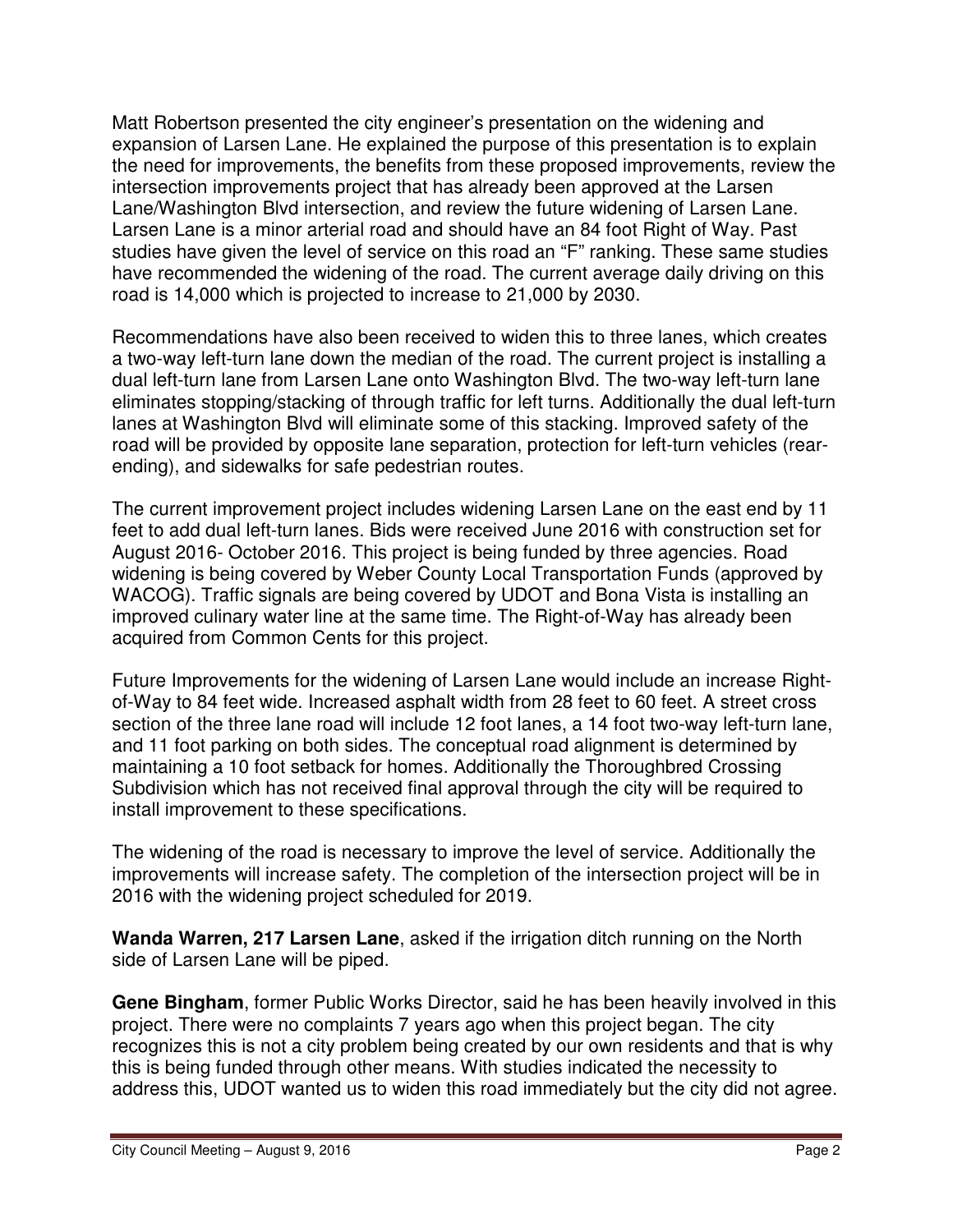We knew the intersection at Washington Blvd had to be addressed. The city engineer has taken into consideration the setbacks of homes and the vertical slope. Also the 2019 schedule is tentative. He is still aware of what is transpiring with this project. They recognize that safety is an issue. This proposal was passed by ordinance is 2010 and has already met the legal requirements.

**Bruce Brown, 160 E. Larsen Lane**, asked about the 30 ft setback on homes. He asked if this is on both sides of the road; also, when this is measured from what point of the home to the street. He asked if the sidewalk is going to be on both sides. He is not opposed to this project; he would just like more information. He agrees there is a need because from 4-7pm he cannot leave his driveway because the road is busy. He has landscaping in his yard and wants to know how this might affect things.

**Jen Chapple, 184 E. Larsen Lane**, said she doesn't like the proposal. The bus route goes on this road and is already a safety issue and now that this road will be busier she is not in favor of this project. She doesn't care to have more traffic.

**Greg Montgomery, 231 E. Larsen Lane**, has some additional thought he'd like Council to consider regarding street concepts. He feels the old standards only take into consideration the traffic movement. He would like to address the key times that need to be considered for the overall benefit of cars, bikes, and pedestrians. He would encourage Council to look at intersection designs and consider all types of traffic not just car traffic. He feels the second issue of a need for sidewalk and widening of the road brings an increase of speed with increased road width. When there are lane widths of 12-14 feet that increases speeds. At 25 miles per hour, individuals have a high likelihood for survivals but things increase from there. He suggested Council not encourage speeding by the speed of the street and also consider something that would accommodate bicycle and pedestrian traffic as well. He did not realize that Larsen Lane is considered an arterial road. He would like to consider a plan design that meets all types of transportation needs saying the more you consider the car traffic the more access is restricted for other types of traffic. And more important than that is the safety concern. He encouraged Council to take into consideration something that balances the needs of all users of the street.

### **MOTION: Council Member Robinson motioned to close the public hearing. Council Member R. Pearce seconded the motion. All Council Members voted aye. Motion passed.**

Matt Robertson addressed some of the questions brought up by residents. He explained the proposed development for Ivory Homes has not received final approval although the plans show the irrigation ditch on the Dinneen property as being piped through the subdivision and opened back up on the other side.

The current design of the road widening shows a 30 foot setback. The setback runs from the front of the home to the backside of the sidewalk. The only home that does not meet that requirement is on the North West side of Larsen Lane. Currently they are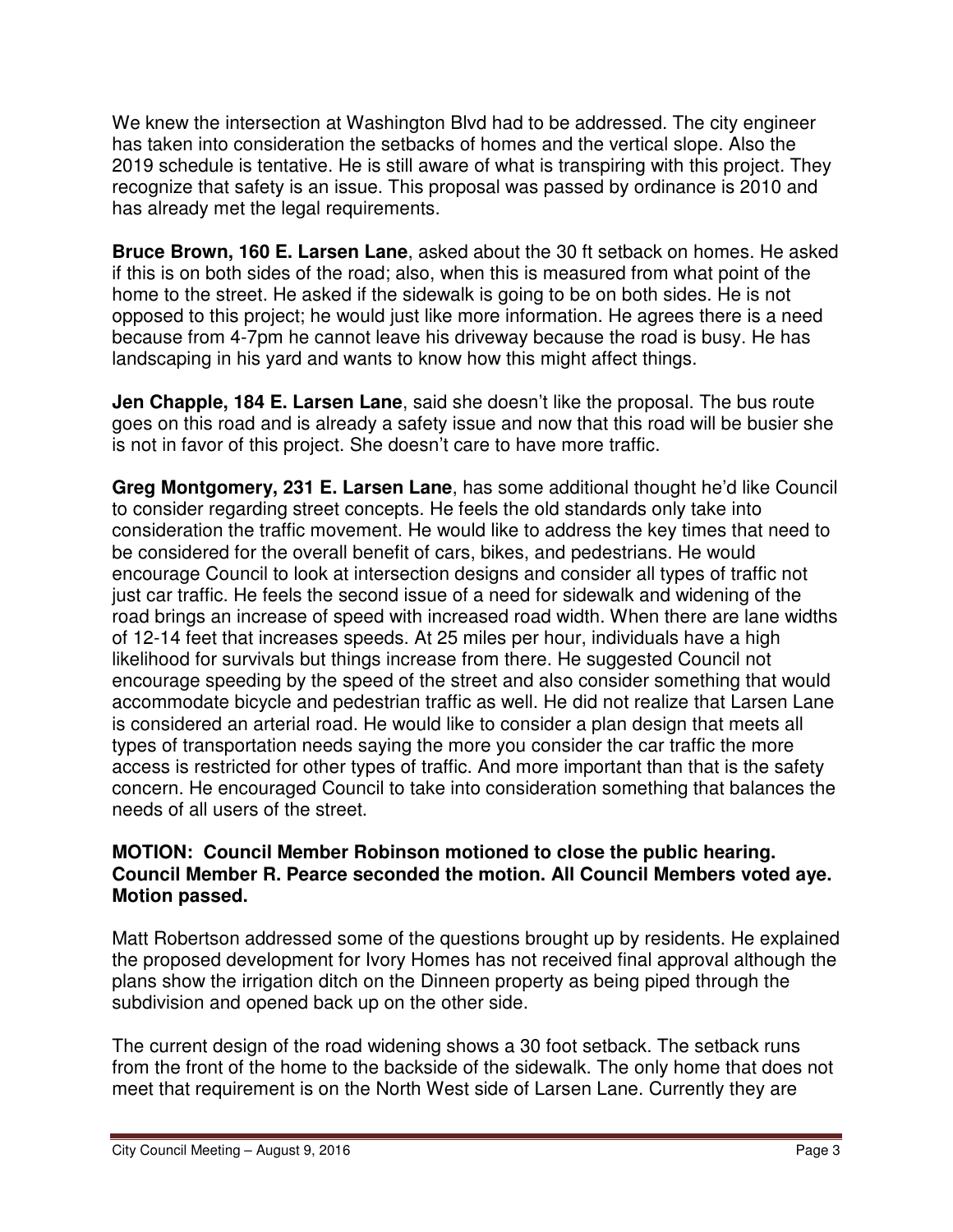favoring the north side of the road because there is more room on that side with fewer homes. A property survey will be conducted with consideration on both sides of the street to make appropriate adjustments. Elevation will also be considered, particularly with relation to sidewalk locations. That will be determined at a future point.

With regard to concerns about making the road busier; the intent is to accommodate the traffic that Larsen Lane is already experiencing. These improvements will make it safer for pedestrians and bicycles, to help alleviate the congestion on the road. The projections indicate traffic will just be increasing due to developments outside of Harrisville. The minor arterial road has already been designated. They can look into adding bike lanes but that would increase the width of the road.

Matt Robertson reminded Council and residents that this plan is just conceptual, not final. When they get further into the design, they will be able to provide more answers. Wanda Warren asked what will happen to the fences running alongside of properties and will they purchase the property to widen the road. Matt Robertson responded the property must be acquired through a legal process and fences will be relocated if necessary.

Bruce Brown expressed his concern with the irrigation ditch being piped. He said during heavy rains the already piped portion backs up onto his property. Matt Robertson said this is good information for him to have while they consider the Ivory Homes proposal. Council Member Robinson asked if the design could show exactly what impact this project will have on current homes. Showing exactly where the property lines are and where they will be moved. When considering the projections on increased traffic, he asked if this is based on the population in North Ogden. Matt Robertson said the study was conducted through traffic engineers. Council Member Robinson asked if there will be a change in the speed limit. Matt Robertson said there is no plan to increase the speed limit.

Council Member Jensen said national statistics on wider roads show an increased rate of speed. She expressed her sympathy for this issue as she lives on a busy road that is supposed to have a 25 mph speed limit but people often speed through this area regardless. She suggested considering a bike lane as well. Matt Robertson said they could not consider bike than if the general consensus is to reduce the width. Council Member Robinson asked how many people currently park on Larsen Lane or did most residents buy their homes knowing there is no parking on the street. Matt Robertson pointed out they park on the gravel shoulder. Some residents indicated they have parking on their own properties.

Mayor Richins pointed out this presentation is preliminary. The only thing that is final at this time is the intersection improvements.

Council Member Robinson said he would still like to see an overlay of the effects. Matt Robertson said there will be a lot of public hearing requirements to meet. Mayor Richins said the 2019 schedule is very aggressive and not likely to happen. He indicated to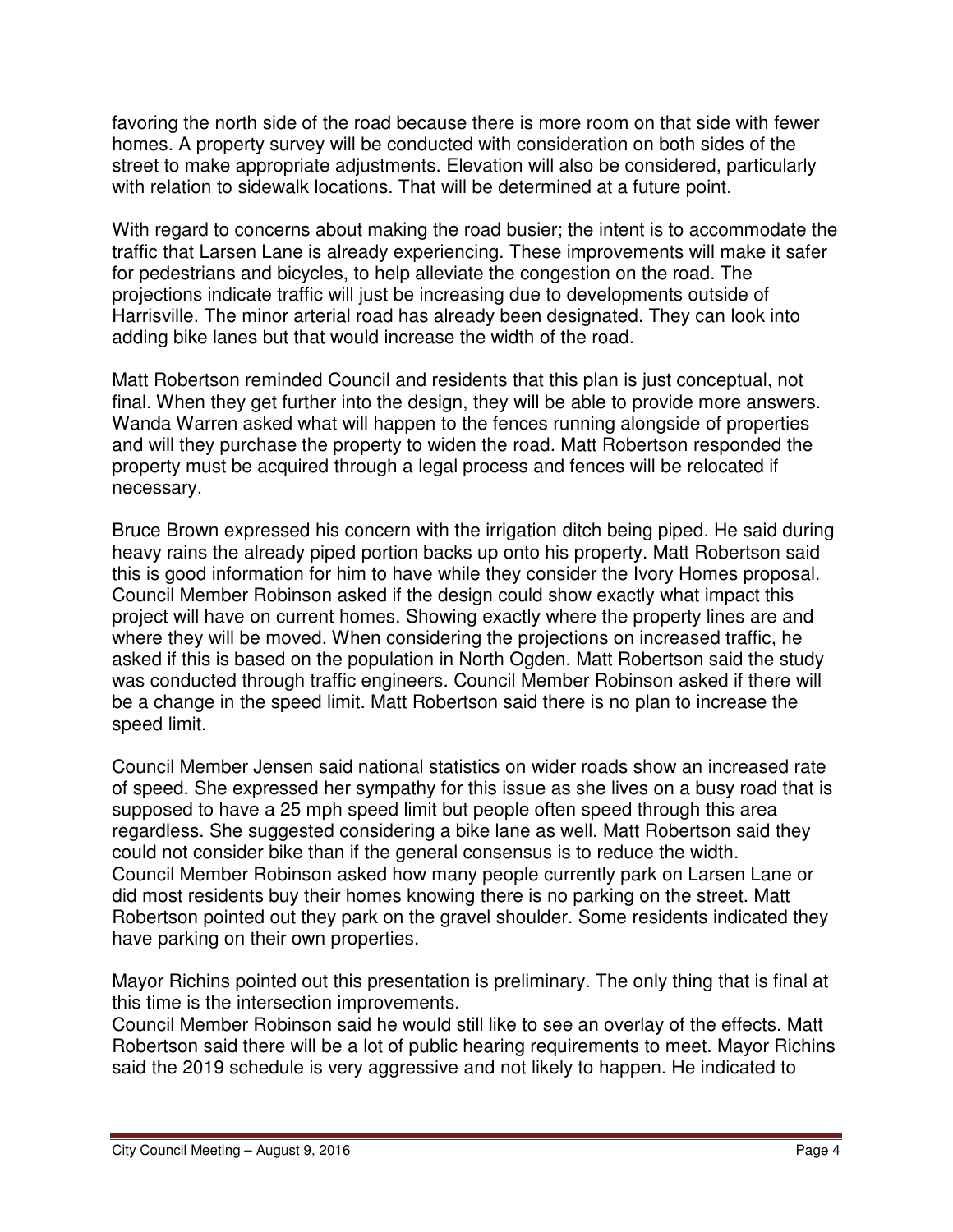have right of way funding secured by that time would be more realistic. Matt Robertson agreed.

Council Member Ruth Pearce said the intersection at Washington Blvd needs to be done immediately. Council Member Jeff Pearce agreed the intersection needs to be completed, but the rest of the proposal is not an immediate need. The main concern is clearing the road during the evening traffic.

### **b. Discussion/possible action to award bid for Larsen Lane and Washington Blvd intersection improvements project.**

Sean Lambert explained he is seeking approval for STAPP Construction on the improvements for the intersection at Larsen Lane and Washington Blvd. They are the low bid, have done several projects with UDOT and are highly recommended. Council Member Robinson asked why the engineers bid came in so much lower than the actual bids. Sean Lambert said the that with the construction boom the estimate is just a guess. He explained this includes a UDOT right of way and is a joint project with Bona Vista. The contractors will be working during the evening hours of 9pm-6am to offset the busy commute hours and that may have affected the price on the bids as well. Council Member Robinson said he would think engineers would project the costs according to that. Sean Lambert said this is very difficult to determine. Development kind of goes in strides and this year has been busy, making it difficult to predict.

Council Member Jeff Pearce asked what the interruption schedule will be. Sean Lambert said the project completion date is scheduled for October 15. There will be some interruption during the construction and some road closures but there is a traffic plan to move traffic through the area. Local traffic will be allowed access but commuter traffic will be re-routed. North Street will be an option. Council Member Jeff Pearce asked about noticing. Sean Lambert said this will be included in the traffic control schedule. Mayor and Council gave a short discussion on how far the project will go west on Larsen Lane.

**MOTION: Council Member Jensen motioned to approve Jones & Associates memo dated August 4, 2016 and award the bid for Larsen Lane & Washington Blvd intersection improvements project to STAPP construction in the amount of \$372,416. Council Member R. Pearce seconded the motion. A Roll Call Vote was taken.** 

| <b>Council Member R. Pearce</b> | Yes |
|---------------------------------|-----|
| <b>Council Member Jensen</b>    | Yes |
| <b>Council Member Robinson</b>  | Yes |
| <b>Council Member J. Pearce</b> | Yes |

**Motion passed 4-0.**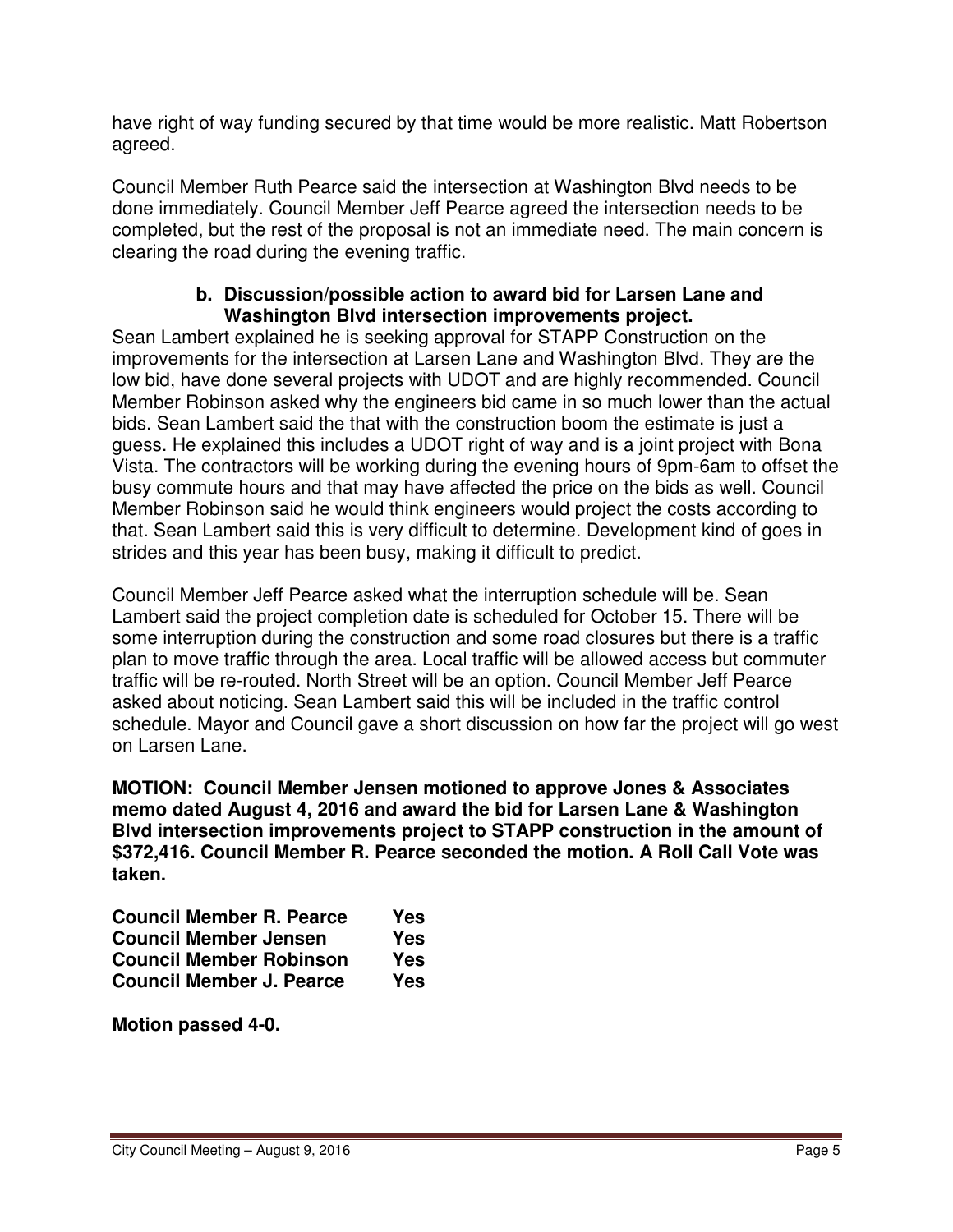#### **c. Discussion/possible action to approve Harrisville City Resolution 16- 10; a resolution entering an Interlocal Agreement with UDOT for a new signal at Washington Blvd & Larsen Lane.**

Bill Morris explained this resolution approves the cooperative agreement with UDOT for the signal at Larsen Lane and Washington Blvd. This is the UDOT funding mechanism of the project which allows us to move the light at their expense.

Council Member Robinson asked if UDOT is going to share the cost in the project. Bill Morris clarified this agreement is the funding for the signal portion of project and encouraged Council to pass this if they want to receive UDOT funding.

**MOTION: Council Member J. Pearce motioned to approve Harrisville City Resolution 16-10; a resolution entering an Interlocal Agreement with UDOT for a new signal at Washington Blvd & Larsen Lane. Council Member Robinson seconded the motion. A Roll Call Vote was taken.** 

| <b>Council Member R. Pearce</b> | Yes        |
|---------------------------------|------------|
| <b>Council Member Jensen</b>    | Yes        |
| <b>Council Member Robinson</b>  | Yes        |
| <b>Council Member J. Pearce</b> | <b>Yes</b> |

**Motion passed 4-0.**

### **d. Discussion/possible action on advice and consent to Mayor's Appointment for Mayor Pro Tem.**

Mayor Richins explained that Council Member Murtha received a job in Washington DC and has resigned from his position on Council. Mayor Richins appointed Jeff Pearce to serve as Mayor Pro Tem until December 31, 2016.

### **MOTION: Council Member R. Pearce motioned to ratify the Mayor's appointment of Jeff Pearce as Mayor Pro Tem until December 31, 2016. Council Member Robinson seconded the motion. All Council Members voted aye. Motion passed.**

# **5. Public Comments - (3 minute maximum)**

**Greg Montgomery, 232 E. Larsen Lane**, thinks they should act on this future design of Larsen Lane sooner rather than later. With a subdivision on this street, he encouraged Council to take a look and make a decision so developers will include the appropriate specification on the development. Mayor Richins pointed out they have addressed this by requiring new development setback requirements. Greg Montgomery said if the development is being considered in this area, the future road should also be considered.

**Bruce Brown, 160 E. Larsen Lane**, said he is concerned with the elevation of the improvements because they slope down onto his property by about 2 feet. He would like to make sure this is considered if they raise the road too much so he isn't adversely affected by additional water in conjunction with the piping of the irrigation ditch and anything else.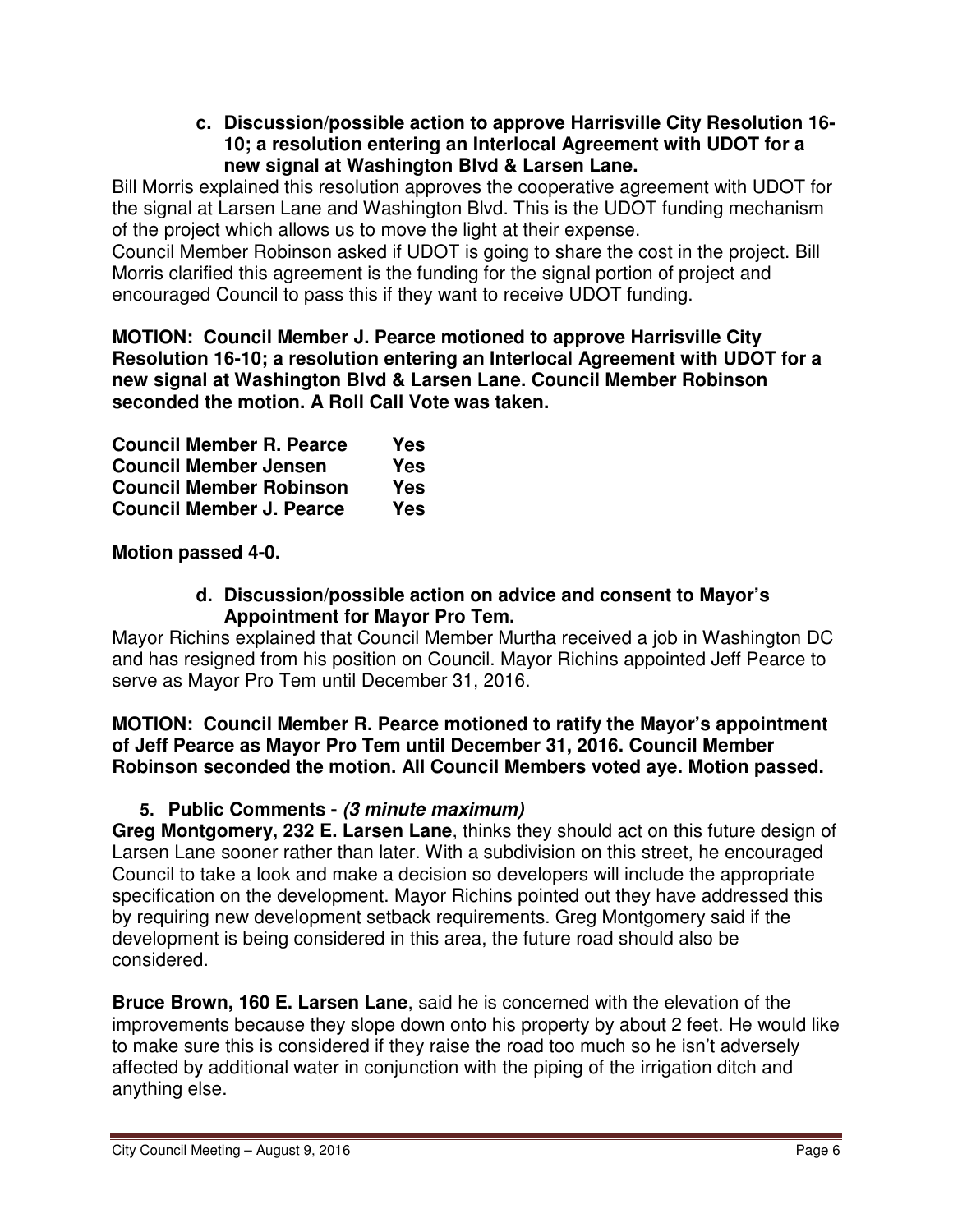# **6. Mayor/Council Follow-Up:**

Mayor Richins expressed his appreciation for Council efforts with regard to Heritage Days and their success. With Council Member Murtha leaving before the 5K, he recognized the great effort made by Council Member Jensen to pull off the race on Friday night. From donations from business, give always, and the Weber High track team to facilitate the race. That was an incredibly large project to take on. He participated and was at the starting line which was impressive with over 40 participants. Every year this race increases and is becoming quite popular.

Mayor Richins asked Council Member Robinson for his results of the survey he conducted. Council Member Robinson said he received some feedback on the survey. Most indicated they want the parade and more activities at the park; some booths and other activities, more like it used to be. Mayor Richins asked if anyone volunteered to help. Council Member Robinson said he still has some additional surveys. He will compile the results and present them. He would like to have the survey available to the public. He said some of the results were from non-residents but he gave a token to each person who filled out the survey. Council Member Robinson said he has not had time to tally all of the results of the survey. Jennie Knight offered to tally the results and send them to Council.

Mayor Richins acknowledged the efforts of the youth city council. They along with Austin Tracy as the advisor put on a great parade with only a three week preparation period. There were over 30 participants. Council Member Ruth Pearce suggested the youth city council oversee the parade next year.

Mayor Richins asked Council to compile a list of contributions received to include in the newsletter. He asked Jennie Knight to prepare thank you card to distribute to businesses who donated.

Council Member J. Pearce said, as chairman of the event, thanked Council Member Jensen for all of her help. He also thanked Austin Tracy for the youth city councils help with the 5K as well. They did a great job. He also said the food vendors expressed their success for the evening.

Mayor Richins said they will have a follow-up on Heritage Days in a month or so.

Mayor Richins reminded Council of the annual training provided by the Utah League of Cities and Towns in September and asked them let Jennie Knight know if they will be attending so she can get people registered.

Bill Morris thanked Matt Robertson for his presentation to the Council on Larsen Lane and thanked Gene Bingham for his contribution as well.

**MOTION: Council Member Jensen motioned to close the public meeting. Council Member J. Pearce seconded the motion. All Council Members voted aye. Motion passed.**